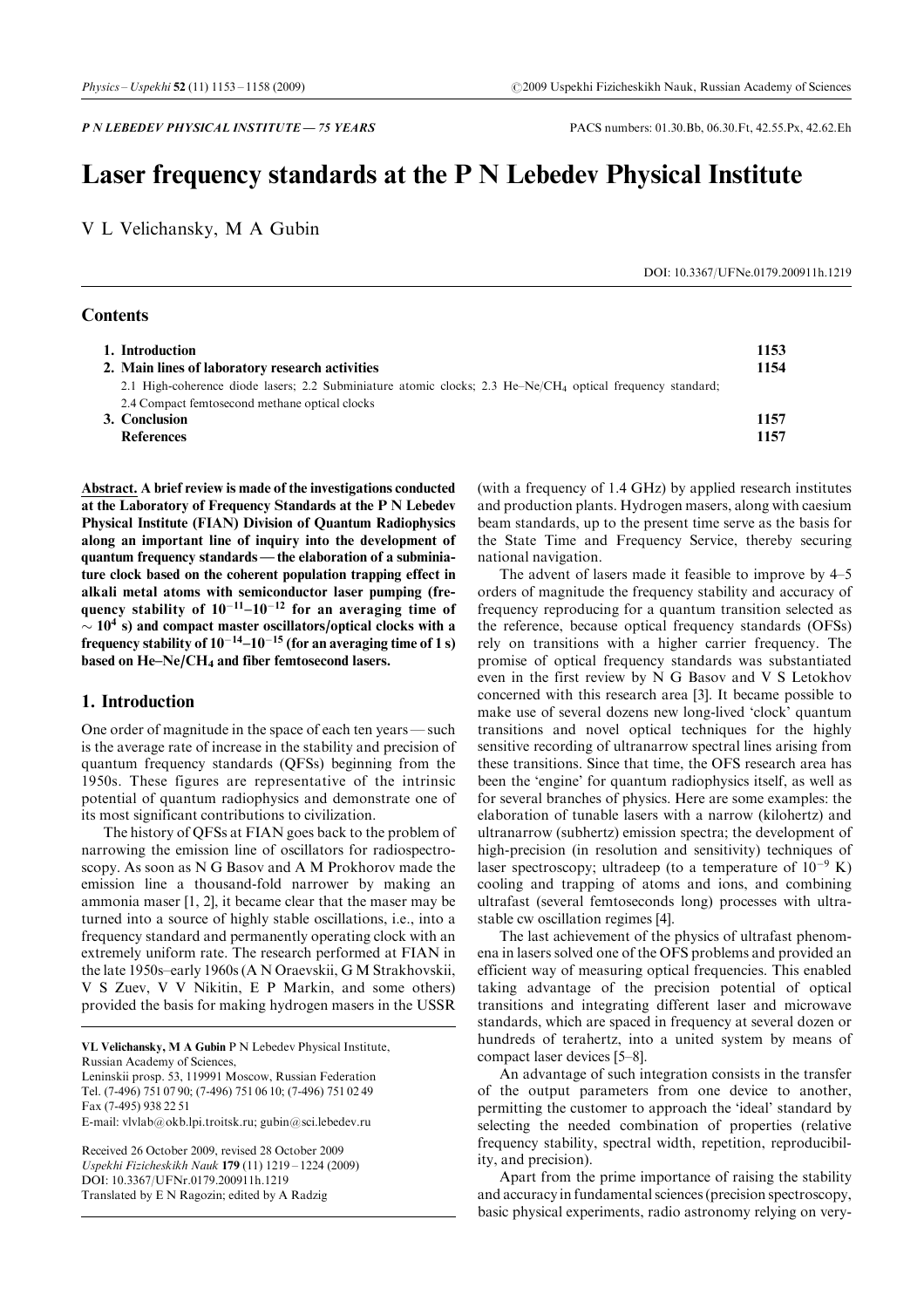long-base radio interferometers, geophysics), this research saw a significant broadening of its practical applications. The well-known satellite navigation systems GLONASS/GPS (GLObal NAvigation Satellite System/Global Positioning System) aim at forming a global coordinate-time field accessible at any point on Earth and in space for highprecision coordinate measurements, navigation, control, transmit-to-receive information timing between remote objects, etc. The key elements which govern the precision of timing of all onboard and ground-based devices are QFSs.

The diversity of 'clock' optical transitions, the methods for reference line extraction, and the requirements on the dimensions and other parameters of stable generators and clocks provide an objective basis for a broad cooperation of researchers. This paper briefly outlines a part of the research pursued in the Laboratory of Frequency Standards at the FIAN Division of Quantum Radiophysics along one of the promising avenues of research on quantum frequency standards: the development of compact and miniature optical and microwave frequency standards. It is planned to make a comprehensive review of the current status of research pursued at FIAN in this area in a separate paper.

# 2. Main lines of laboratory research activities

#### 2.1 High-coherence diode lasers

Diode lasers with ordinary resonators (without external feedback) are characterized by a high level of phase noise arising from spontaneous emission. As a consequence, for relatively easy-to-meet requirements on the pump level stability the main contribution to the laser linewidth is made by quantum, rather than technical, noise. In the majority of other laser types the situation is the reverse: great pains are taken to reach the level of quantum noise. When embarking on a project aimed at the development of tunable externalcavity diode lasers (DLs), research workers from our laboratory realized that external feedback must strongly suppress the phase noise and transform the DLs to lasers of the ordinary class. This was borne out by Refs  $[9-11]$ . On establishing the critically important fact that there are no basic limitations on the external-cavity DL linewidth, the laboratory concentrated on improving the technical characteristics of tunable lasers, like the range of frequency tunability, regime and laser frequency stability, and output power [12, 13]. Special mention should be made of a series of papers concerned with the use of high- $Q$  whispering gallery modes of quartz submillimeter spheres for capturing and narrowing the DL emission line [14, 15]. This ultimately offers possibilities of making subminiature lasers with extremely high monochromaticity of radiation. By taking advantage of all previous know-how, our laboratory elaborated a compact and reliable version of an external-cavity DL [16], which enjoys wide use in many laboratories in our country and abroad.

Simultaneously, we conducted work involving the use of elaborated DLs in high-resolution atomic spectroscopy. In studies of sub-Doppler spectra of alkali metals at low pressures, the emphasis was placed on the effect of atomic velocity-selective mechanisms for absorption saturation (pumping to an excited level, transfer of atoms to a different hyperfine sublevel, polarization and alignment at magnetic sublevels) [17, 18]. In the research on sub-Doppler atomic spectra of alkaline-earth metals(Ba, Sr, Ca), of prime concern

were the metrological characteristics of resonances [19, 20]. A new sub-Doppler spectroscopic technique was developed – selective specular reflection — which enabled determining the cross section for collisional broadening at a high atomic concentration [21]. Further elaboration of this method at the University of Paris 13 allowed investigating van der Waals atom-wall interactions. Also noteworthy is the fact that Russia's first atomic trap was put into operation in the Laboratory of Frequency Standards (LFS) [22]. Among the numerous activities carried out with the use of external-cavity diode lasers in collaboration with foreign universities and the National Institute of Standards and Technology (USA), mention should be made of the work on an `inversion-free laser' [23], which the American Physical Society put on the list of the five best contributions to physics in 1995.

#### 2.2 Subminiature atomic clocks

High-technology near-infrared (IR) semiconductor lasers make it possible to realize the optical pumping of Cs, Rb, and K atoms, i.e., to produce nonequilibrium population distributions of the hyperfine or magnetic sublevels of the ground state. Under equilibrium conditions, these sublevels are evenly populated, because their splitting is much smaller than  $k_B T$ , and they can hardly absorb resonance microwave or radiofrequency (RF) fields. Optical pumping enables observing double radiooptical resonance (DROR) which is employed both in microwave standards and in magnetometers. The LFS pursued collaborative studies of the DROR in the cells with <sup>87</sup>Rb atoms [Gorky (now Nizhny Novgorod) Research Instrument-Making Institute <sup>1</sup>] [24] and in a rubidium atomic beam (Russian Institute of Radionavigation and Time) [25], which were aimed at the development of a microwave standard, as well as in a cell with 39K (S I Vavilov State Optical Institute) [27] for applications in magnetometry.

Frequency standards and clocks based on 87Rb atoms pumped with a resonance rubidium lamp with isotopic filtration have received wide acceptance. In traditional frequency standards, use is made of a double radiooptical resonance. The resonance lamp radiation transfers atoms from one hyperfine level to another (Fig. 1a). As a consequence, the absorption of light becomes weaker. The microwave field synthesized from a quartz oscillator excites a microwave cavity containing a cell with the atoms, and reverts a part of the atoms to the light-absorbing state. The dependence of resonance light absorption in the cell on the microwave frequency forms the reference resonance, which is employed to stabilize the frequency of the microwave oscillator. In order for the microwave field action on the atoms to be effective, the cell must be accommodated inside the microwave cavity. Its size is determined by the wavelength of the microwave field, thus constraining the possibility of miniaturization of the device. The wavelength of the metrological microwave transition is equal to about 3.26 cm for Cs, and to 4.4 cm for 87Rb.

An alternative way of probing the microwave transition in the atomic ground state came under the scrutiny of researchers only in recent years. It is based on the effect of coherent population trapping (CPT) (Fig. 1b), which allows the volume and energy consumption to be reduced by one to

<sup>&</sup>lt;sup>1</sup> The English version: Institute of Electronic Measurements KVARZ-IEM KVARZ. (Translator's comment.)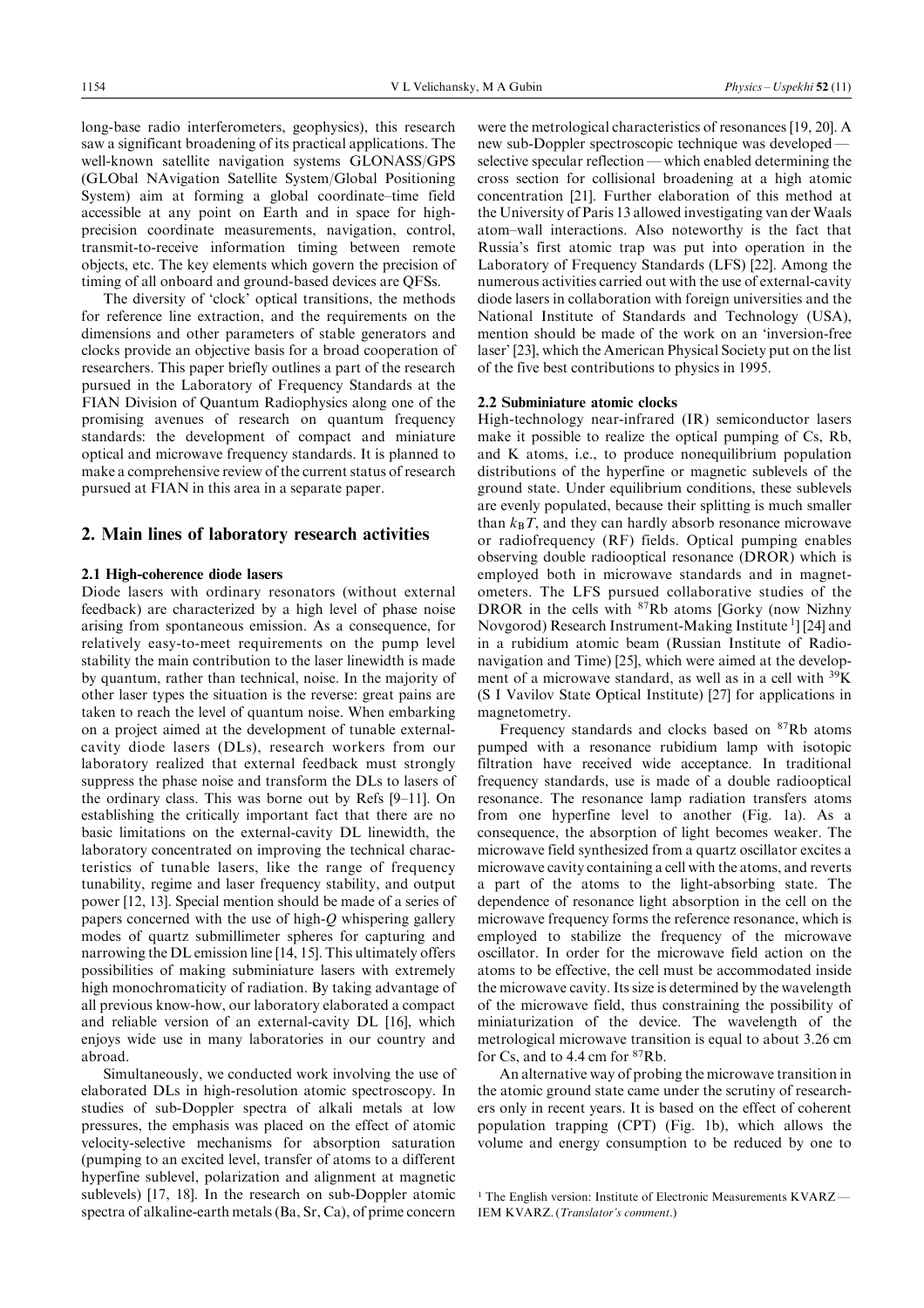

Figure 1. Traditional scheme (a) of a microwave standard and of the novel one, which makes use of coherent population trapping (CPT) resonance (b). In the case (a), atoms experience a microwave field and one optical field. The dashed line shows the spontaneous transition. In the case  $(b)$ , the atoms are irradiated by two laser fields with a frequency difference determined by the microwave field.

two orders of magnitude. The CPT effect [26] is due to the formation of a coherent nonabsorbing superposition of two atomic states under bichromatic irradiation, each radiation component being tuned to resonance with one of the optical transitions and their frequency difference being equal to the splitting of the two levels involved. Stabilized in the traditional scheme is the frequency of the microwave field which interacts directly with the atomic ensemble accommodated in the microwave cavity. In the new scheme [28], the microwave field being stabilized does not act on the atoms directly but governs the frequency difference of the two optical fields which probe the atoms. It is precisely the application of CPT resonances to making frequency standards that permits the size of the standards to be radically reduced, because the necessity for a microwave cavity is obviated. Furthermore, it is significant that the possibility exists of employing compact semiconductor lasers as radiation sources. The microwave field modulates the LD current and produces the bichromatic spectrum required.

This research is being conducted in many countries (Japan, France, China, Russia, and some others) and especially vigorously in the  $USA - at$  the National Institute of Standards and Technology as well as by the companies Agilent, Kernco, Symmetricom, and Teledyne. By the order of and under the auspices of the Defense Advanced Research Projects Agency (DARPA), under development in the USA are new-generation atomic clocks with a unique combination of characteristics: a volume of the order of  $1 \text{ cm}^3$ , an energy consumption below 30 mW, and a stability of  $10^{-11}$  over one hour. In June 2007, Honeywell Inc. reported the development of a production-ready prototype of atomic clock with the following parameters: a volume of  $1.7 \text{ cm}^3$ , an energy consumption of 57 mW, and a stability of  $5 \times 10^{-12}$  over one hour. Both by volume and by energy consumption this is at least an order of magnitude lower than for the highestprecision quartz oscillators, to say nothing of the higher stability.

The Laboratory of Frequency Standards, in collaboration with the Institute of Laser Physics of the Siberian Branch of the Russian Academy of Sciences (SB RAS), is engaged in work on the development of a small-sized atomic clock: the first investigation into the CPT effect employing two externalcavity DLs was carried out back in 1991 [29]. Recently, two new schemes have been proposed for the formation of highcontrast CPT resonances for atomic clocks [30, 31], the

feasibility of making pure superposition atomic states with the aid of elliptically polarized bichromatic radiation was demonstrated [32], and shortened-cavity lasers were made, which lend themselves to microwave modulation in the lasing regime with single longitudinal mode [33]. The Laboratory of Frequency Standards continues the elaboration of such subminiature atomic clocks in cooperation with many institutes, because many of the applications will undoubtedly play an important role in the progress of scientific instrument making and technology. We list only some of them: noiseimmune hot-start receivers of GPS and GLONASS signals with a high precision of navigation; mass applications in mobile communication systems, including broadband communications with ultrahigh-speed carrier frequency manipulation; the timing of networking computer equipment and data transmission in networks with many users; guidance, recognition, and tracking; ranging; improvement of the interference immunity of instrumentation and deployment of more stable wireless data transmission networks in field conditions, and the use of self-contained time standards when there is no way of receiving satellite signals, for instance, in an underwater environment.

# 2.3 He $-Ne/CH_4$  optical frequency standard

In 1968–1969, when studying the interaction of single-mode He-Ne laser radiation with methane molecules, J Hall, a 2005 Nobel Prize Laureate, demonstrated the extremely high resolution of nonlinear sub-Doppler spectroscopy and the potentialities of its application in time and frequency metrology [34]. This area of research began making rapid strides. In the USSR, work on these subjects commenced at the SB RAS Institute of Semiconductor Physics, FIAN, and the All-Union Research Institute of Physicotechnical and Radiotechnical Measurements [35-37]. Use was made of schemes for extracting a narrow methane spectral line, which based on lasers with single-frequency radiation. A different — 'two-mode' — method of sub-Doppler spectroscopy was elaborated at FIAN in collaboration with the Moscow Engineering Physics Institute. The high efficiency of this method was borne out in the development of highstability compact optical frequency standards with a methane absorption cell (He $-Ne/CH_4$  OFS) [38 $-40$ ].

There are two modifications of the two-mode method: the recording of saturated absorption resonances in mode intensities (the method of amplitude resonances) [41], and of saturated dispersion from the variation of intermode beat frequency (the method of 'frequency' resonances) [42]. In the case of amplitude resonances, the gain in signal-to-noise ratio arises from the resonance redistribution of competing mode intensities, when one of the modes experiences a resonance decrease in losses at the center of the methane line upon absorption saturation by the standing laser wave.

Recording frequency resonances offers several advantages in comparison with recording amplitude resonances in single- and two-mode lasers: the sensitivity is determined by fluctuations of spontaneous radiation, whose spectral density in the He-Ne laser is  $W_e = 10^{-4} - 10^{-6}$  Hz<sup>2</sup>/Hz, so that it is possible to record weak spectral lines with a linear absorption coefficient smaller than  $10^{-11}$  cm<sup>-1</sup> Hz<sup>-1/2</sup>. For them, the requirements for the output laser power are relaxed and detecting does not necessitate the use of cooled photodetectors. In terms of sensitivity, this method is comparable to the method of frequency-modulation spectroscopy in an optical resonator [43] but is far simpler to implement.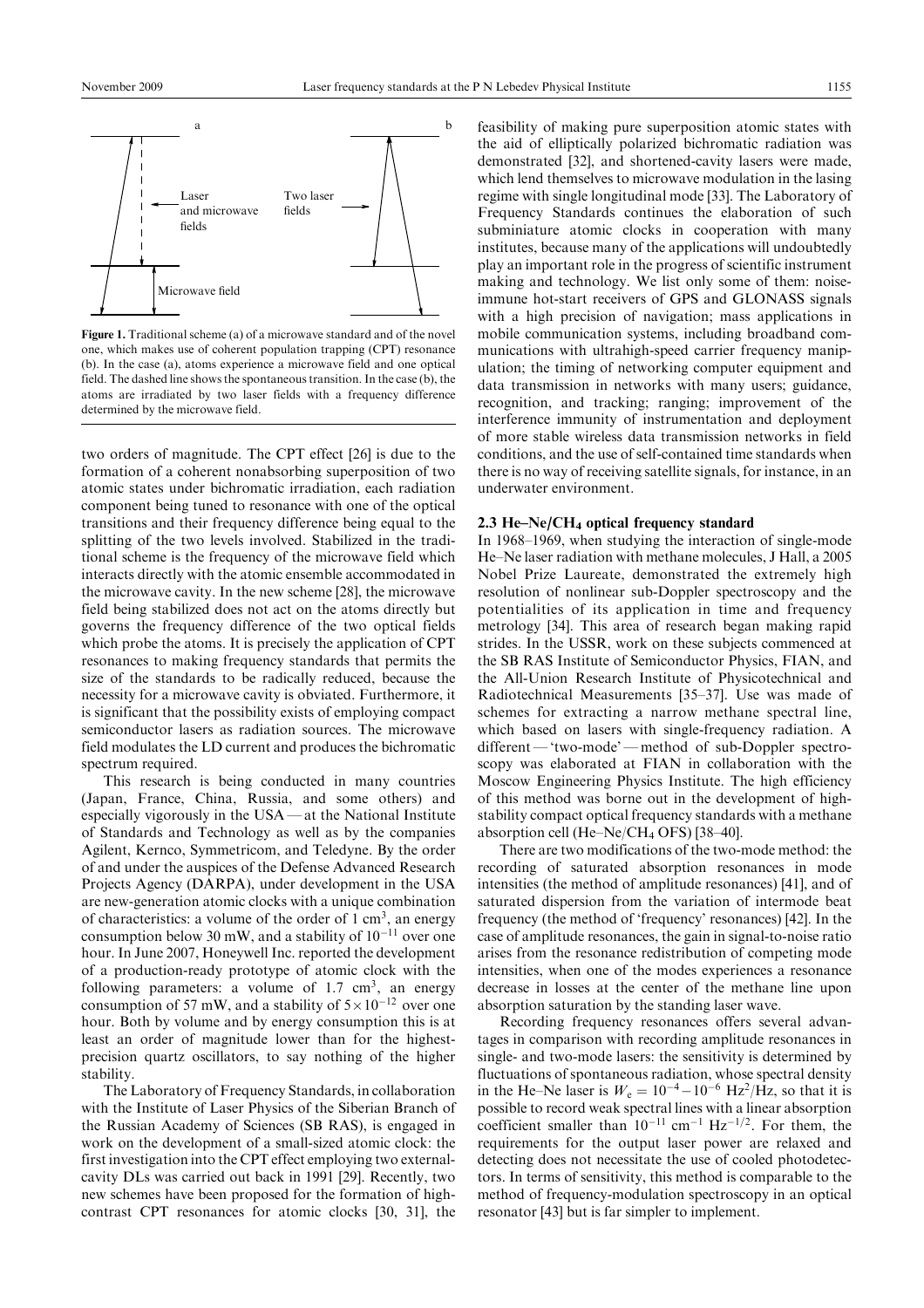Postponing until a more comprehensive paper the discussion of long-term frequency stability and frequency reproducibility of an He $-Ne/CH_4$  OFS, we indicate that the problem of making a master oscillator with a short-term frequency stability  $(\delta\omega/\omega)_{\text{short}} = 1 \times 10^{-14} - 1 \times 10^{-15}$  (for an averaging time  $\tau = 1$  s) is of great interest from the standpoint of today applications; the widely used hydrogen masers exhibit a high long-term stability  $[(\delta \omega/\omega)_{\text{long}} \sim 1 \times 10^{-15}$  over one day], and yet do not meet present-day requirements for shortterm stability:  $(\delta \omega/\omega)_{\text{short}} \sim 3 \times 10^{-13}$  ( $\tau = 1$  s).

The new-type high-stability master oscillators developed in foreign laboratories are microwave oscillators stabilized to sapphire cavities cooled to cryogenic temperatures [44] and lasers stabilized to superhigh-Q optical cavities [45]. Owing to the exceptionally high passive stability of the cavities and stabilization of ambient parameters, these devices exhibit a stability  $(\delta\omega/\omega)_{\text{short}} = 1 \times 10^{-15}$  over  $\tau = (0.1 - 10)$  s. For longer averaging time, the stability degrades due to a drift of the length of the optical cavity (structural changes in the cavity material, and residual temperature fluctuations). Cryogenic facilities are bulky, are expensive to operate, and are purely laboratory facilities.

The short-term stability of compact  $He$ -Ne/CH<sub>4</sub> OFSs elaborated at FIAN presently amounted to  $(\delta\omega/\omega)_{\text{short}}$  $1 \times 10^{-14}$  ( $\tau = 1$  s), i.e., is 30–100 times higher than the shortterm stability of the best radio frequency oscillators and shows promise of further improvement by a factor of  $3-5$ through raising the laser cavity Q-factor.

Oscillators with such characteristics are required in radioastronomy (as highly stable heterodyne oscillators), basic metrology (in the development of primary standards based on cold atomic 'fountains' and optical traps), experiments on elementary particle accelerators, the instrumentation of ground-based and space navigation systems, and radar stations [46].

#### 2.4 Compact femtosecond methane optical clocks

The problem of transferring the high short-term stability of  $He-Ne/CH_4$  OFSs to the radio frequency range and thereby making a master oscillator with a low level of phase noise became resolvable with the advent of the femtosecond technology of optical frequency division as discussed in the Introduction.

In collaboration with the Fiber Optics Research Center, RAS, and Avesta-project Ltd. set up on the basis of the Laboratory of Ultrashort Pulses at the FIAN Division of Quantum Radiophysics, the world's first highly stable compact master oscillator was realized at FIAN in  $2008 - a$ femtosecond methane optical clock [47].

A scheme of the optical clock is presented in Fig. 2. The radiation of a two-mode He–Ne laser whose frequency is stabilized to a vibrational-rotational transition in methane  $(\lambda = 3.39 \text{ µm}, v = 88.4 \text{ THz})$  serves as a 'pendulum' in the above clock, while the function of `clockwork', which divides the optical frequency by a factor of  $10<sup>6</sup>$ , is fulfilled by a compact erbium fiber femtosecond laser ( $\lambda = 1.55$  µm).

The fiber laser generates a continuous sequence of femtosecond ( $\sim$  100 fs) pulses with a repetition rate of 62 MHz, determined by the round-trip time of the laser resonator. In spectroscopic terms, this radiation is a super $continuum - a$  comb of equidistant components spaced at 62 MHz, which cover the  $1000-2000$ -nm range.

The challenge wasto produce a supercontinuum spectrum with the specified properties and to transfer the stability of the



Figure 2. Schematic of a compact methane optical clock. PPLN is a crystal of periodically poled lithium niobate, and PD is a photodetector which records femtosecond laser pulses.

methane reference frequency to the repetition frequency of femtosecond pulses. To this end, the supercontinuum spectrum of the fiber laser was transferred from the 1.5-um region to the three-micrometer spectral region by converting it in the nonlinear crystal of periodically poled lithium niobate (PPLN). Next, the frequency of one of the components of the converted spectrum was stabilized in phase to the methane reference frequency using a phase-lock loop. Since the feedback signal was fed to an element which controlled the length of the fiber laser resonator, the repetition frequency of femtosecond pulses acquired the stability of the optical reference, i.e., the `division' of the optical frequency (88 THz) was effected by a factor of  $1.4 \times 10^6$ .

In the development of the optical clock the problems arising from the extremely low power level (several picowatts) of the femtosecond comb components, the necessity of making broadband systems for the frequency control of the fiber laser, and some others were solved. Figure 3 displays the main elements of the optical clock created and the temporal instability of the output signal (for an averaging time of 1 s). One can see that the repetition-frequency fluctuations of stabilized femtosecond pulses lie in the range below 1 mHz.

A comparison [48] of the resultant signal with the signal of a commercial hydrogen maser revealed that the instability of



Figure 3. Main components of the compact optical clock and frequencycounter readings of the output signal (for an averaging time of 1 s). (The frequency counter is locked to a VCH-1006 hydrogen maser.)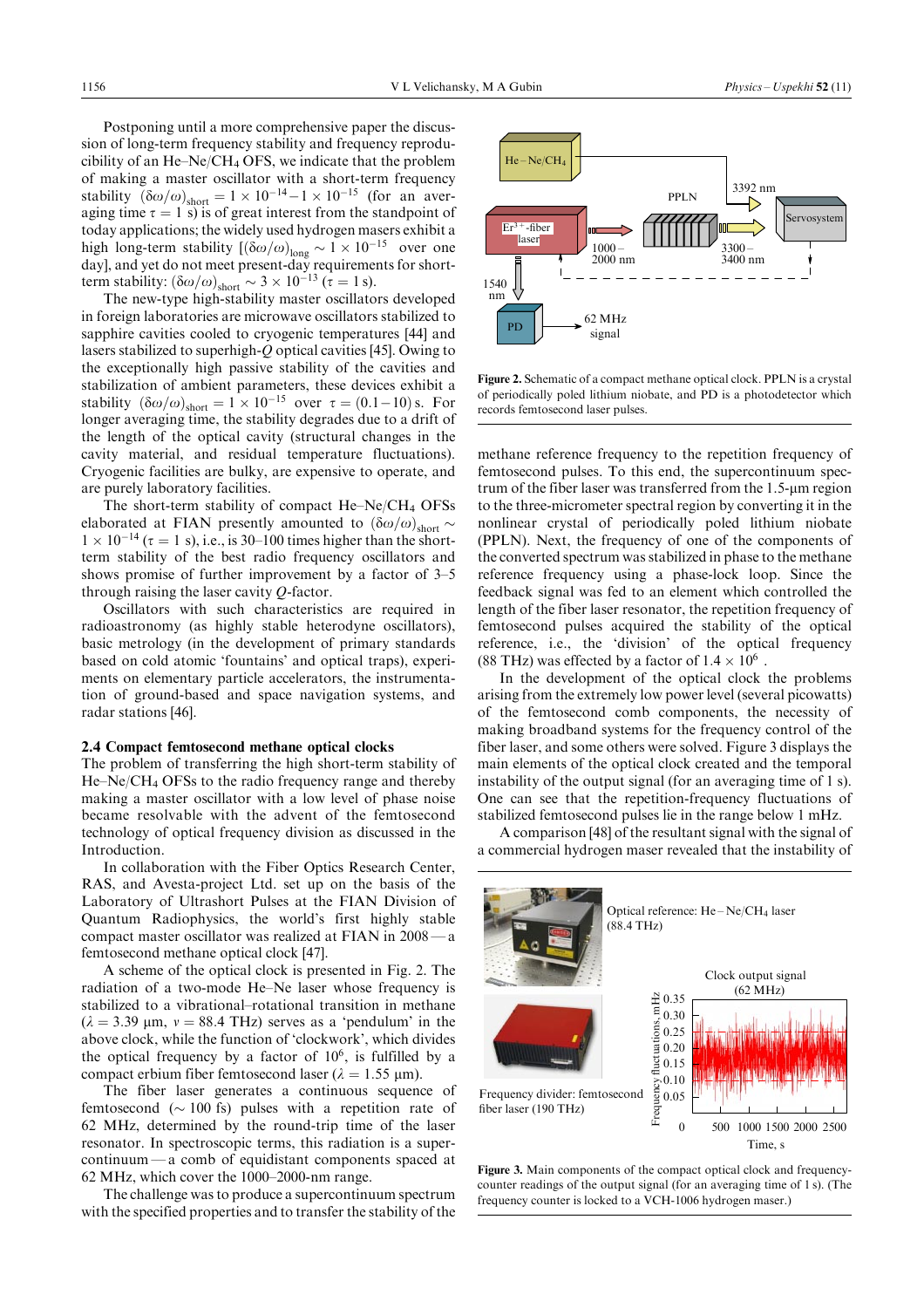their frequency difference amounts to  $1 \times 10^{-12}$  for an averaging time of 1 s and is limited by the frequency instability of the hydrogen maser. The highest frequency stability of the clock signal attained in the experiment was equal to  $6 \times 10^{-14}$  for an averaging time of 200 s. It is therefore valid to say that the optical and radio frequency spectral ranges were synchronized with the above precision in the experiment involved.

Elucidating the true short-term stability of the clock signal calls for another comparative system.

In the USA in 2004, FIAN, the Joint Institute for Laboratory Astrophysics (JILA) of the National Institute of Standards and Technology (USA), Colorado State University, and the Massachusetts Institute of Technology (MIT) carried out a joint experiment, in which they demonstrated for the first time the stationary version of a methane optical clock [49]. For a reference, advantage was taken of the FIAN He–Ne/CH<sub>4</sub> OFS (with a frequency stability of  $\sim 1 \times 10^{-14}$ ,  $\tau = 1$  s), which was delivered to JILA (Fig. 4). The repetition frequency ( $f_{\text{rep}}$  = 78 Hz) of femtosecond Ti:Sapphire crystal laser pulses (500-1000 nm supercontinuum spectrum) was stabilized, which was next compared with either the signal of a hydrogen maser or the repetition frequency of another Ti:Sapphire crystal laser stabilized to an iodine optical frequency standard (Nd:YAG/I<sub>2</sub> laser) [50]. In fact, this was the second (iodine) optical clock. The stability of the methane optical clock frequency  $(f_{\text{rep}}^{\text{CH}_4})$  was found to exceed the hydrogen maser stability over averaging periods  $\tau < 50$  s. Measuring the phase noise of the frequency difference of the two optical clocks ( $f_{\text{rep}}^{\text{CH}_4}$  and  $f_{\text{rep}}^{\text{I}_2}$ ) showed that their total noise spectral density scaled for a 1 GHz carrier frequency is, in the low-frequency  $(< 1.0$  Hz) spectral domain, 30 dB lower than for the best quartz oscillators.

An experiment performed at FIAN in 2008 marked the passage from a purely stationary setup to a compact fiber laser and the realization of a new `interface' for linking the spectra of femtosecond fiber and  $He$ -Ne/CH<sub>4</sub> lasers.

Although fiber lasers initially exhibit a higher noise level than Ti : Sapphire lasers, recently it was proved that they may be an aid in transferring the frequency to the radio frequency range with a precision higher than  $2 \times 10^{-15}$  ( $\tau = 1$  s) [46]. On the other hand, they offer indisputable advantages like compactness, the ability to operate for days without human interaction, and a relatively low cost. Fiber lasers are seamlessly built into the existing optical telecommunication networks; furthermore, a start has been made on their use for transmitting reference optical frequency signals and compar-



Figure 4. Stationary methane optical clock facility at JILA, Boulder, USA (2004). In the foreground is FIAN's He-Ne/CH<sub>4</sub> OFS. Ti:Sa is a Ti:Sapphire femtosecond laser.

ing OFSs, which are spaced at several hundred kilometers, with a precision of  $1 \times 10^{-19}$  (!) [51].

### 3. Conclusion

Fundamental experimental and theoretical results have been obtained, which prove that in Russia in the immediate future it is possible to make semiconductor laser-based subminiature atomic clocks (with a frequency stability of  $10^{-11} - 10^{-12}$  for an averaging time of  $\sim 10^4$  s) and compact master oscillators/ optical clocks (with a frequency stability of  $10^{-14} - 10^{-15}$  for an averaging time of 1 s) on the basis of  $He$ –Ne/CH<sub>4</sub> and fiber lasers.

#### References

- 1. Basov N G, Prokhorov A M Zh. Eksp. Teor. Fiz. 27 431 (1954)
- 2. Basov N G, Prokhorov A M Usp. Fiz. Nauk 57 485 (1955)
- 3. Basov N G, Letokhov V S Usp. Fiz. Nauk 96 585 (1968) [Sov. Phys. Usp. 11 855 (1969)]
- 4. Basov N G, Gubin M A IEEE J. Sel. Top. Quantum Electron. 6 857 (2000)
- 5. Hall J L Rev. Mod. Phys. 78 1279 (2006) [Translated into Russian: Usp. Fiz. Nauk 176 1353 (2006)]
- 6. Hansch T W Rev. Mod. Phys. 78 1297 (2006) [Translated into Russian: Usp. Fiz. Nauk 176 1368 (2006)]
- 7. Ye J, Schnatz H, Hollberg L W IEEE J. Sel. Top. Quantum Electron. 9 1041 (2003)
- 8. Ye J, Cundiff S T (Eds) Femtosecond Optical Frequency Comb Technology: Principle, Operation and Application (New York: Springer, 2005)
- 9. Velichanskii V L et al. Pis'ma Zh. Tekh. Fiz. 4 1087 (1978) [Sov. Tech. Phys. Lett. 4 438 (1978)]
- 10. Akul'shin A M et al. Kvantovaya Elektron. 10 1527 (1983) [Sov. J. Quantum Electron. 13 1003 (1983)]
- 11. Belenov E M et al. Kvantovaya Elektron. 10 1232 (1983) [Sov. J. Quantum Electron. 13 792 (1983)]
- 12. Akul'shin A M et al. Kvantovaya Elektron. 13 1391 (1986) [Sov. J. Quantum Electron. 16 912 (1986)]
- 13. Vassiliev V et al. Opt. Lett. 23 1229 (1998)
- 14. Vassiliev V V et al. Opt. Commun. 158 305 (1998)
- 15. Oraevsky A N, Yarovitsky A V, Velichansky V L Kvantovaya Elektron. 31 897 (2001) [Quantum Electron. 31 897 (2001)]
- 16. Vassiliev V V, Zibrov S A, Velichansky V L Rev. Sci. Instrum. 77 013102 (2006)
- 17. Akul'shin A M et al. Zh. Eksp. Teor. Fiz. 96 107 (1989) [Sov. Phys. JETP 69 58 (1989)]
- 18. Akul'shin A M et al. Zh. Eksp. Teor. Fiz. 99 378 (1991) [Sov. Phys. JETP 72 210 (1991)]
- 19. Celikov A et al. Opt. Commun. 107 54 (1994)
- 20. Akulshin A M, Celikov A A, Velichansky V L Opt. Commun. 93 54 (1992)
- 21. Akul'shin A M et al. Pis'ma Zh. Eksp. Teor. Fiz. 36 247 (1982) [*JETP Lett.* **36** 303 (1982)]; Akulshin A M et al. *Opt. Commun.* 85 21 (1991)]
- 22. Yarovitsky A V et al. Kvantovaya Elektron. 34 341 (2004) [Quantum Electron. 34 341 (2004)]
- 23. Zibrov S A et al. Phys. Rev. Lett. 75 1499 (1995)
- 24. Budkin L A et al. Kvantovaya Elektron. 17 364 (1990) [Sov. J. Quantum Electron. 20 301 (1990)]
- 25. Besedina A N et al. Kvantovaya Elektron. 18 367 (1991) [Sov. J. Quantum Electron. 21 334 (1991)]
- 26. Aleksandrov E B et al. Opt. Spektrosk. 78 325 (1995) [Opt. Spectrosc. **78** 292 (1995)]
- 27. Arimondo E, in Progress in Optics Vol. 35 (Ed. E Wolf) (Amsterdam: Elsevier, 1996) p. 257
- 28. Knappe S et al. Appl. Phys. Lett. 85 1460 (2004)
- 29. Akulshin A M, Celikov A A, Velichansky V L Opt. Commun. 84 139 (1991)
- 30. Taichenachev A V et al. Pis'ma Zh. Eksp. Teor. Fiz. 82 449 (2005) [*JETP Lett.* **82** 398 (2005)]